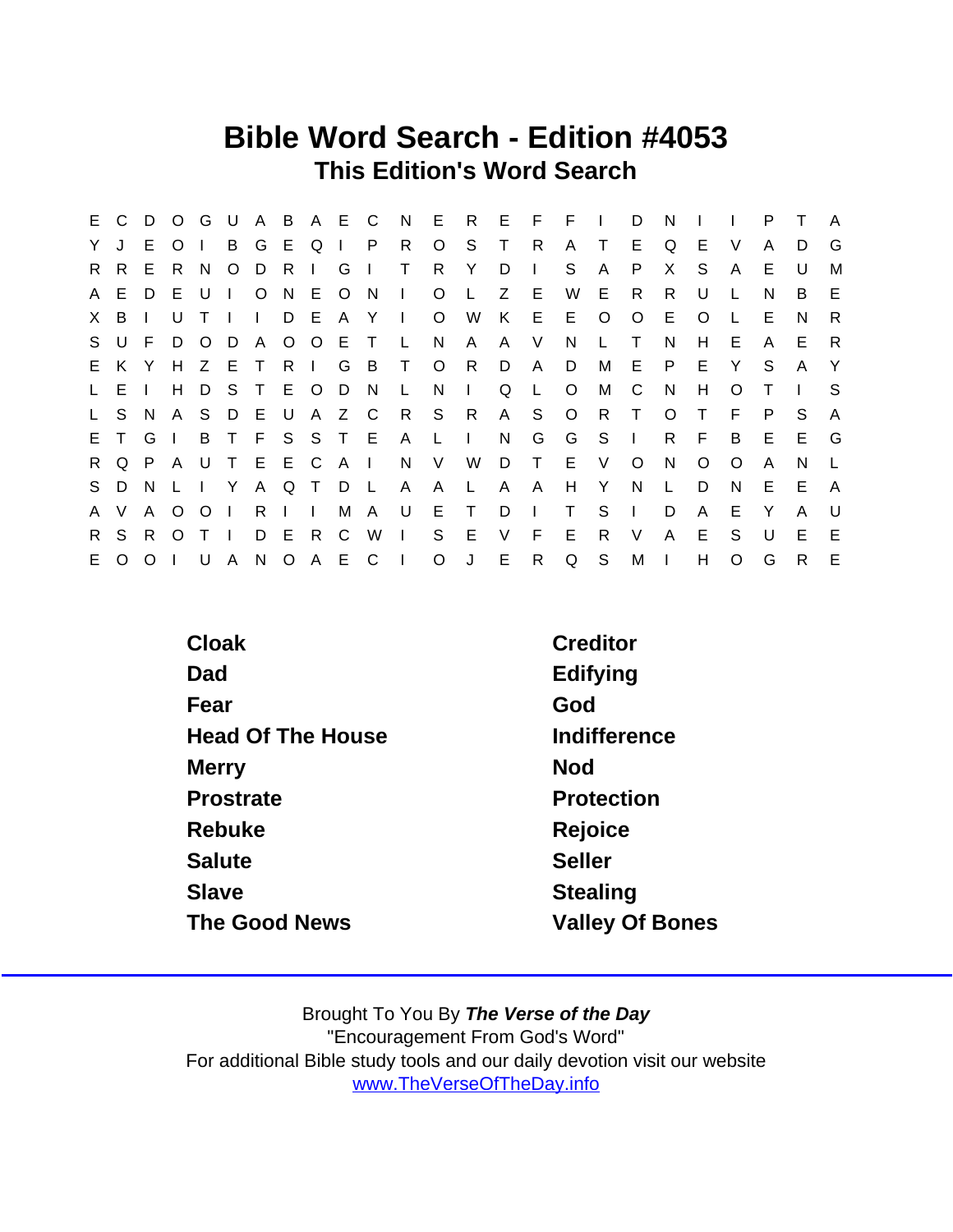# Bible Word Search - Edition #4053 Word Search Answer Guide

|         |         |         |             |  |  |      |               |                      |              |              |      | e c D o g u a b a E C N E R E F F I D |              |                | N            | $\mathbf{I}$ is |         | p            | $-t$         | a            |
|---------|---------|---------|-------------|--|--|------|---------------|----------------------|--------------|--------------|------|---------------------------------------|--------------|----------------|--------------|-----------------|---------|--------------|--------------|--------------|
| y j     |         |         | e O i       |  |  |      |               |                      |              |              |      | b g e q i P R O S T R A T E           |              |                | $\mathsf{q}$ | E V             |         | a            | d            | $\mathbf{q}$ |
|         |         | r R E r |             |  |  |      |               |                      |              |              |      | Nodrigitry di Sa                      |              | $\mathsf{P}$   | $\mathsf{x}$ | S.              | - A     | $\mathbf{e}$ | u            | M            |
|         | a E D   |         | e –         |  |  |      |               | uioneoni             | $0 \quad 1$  | $\mathsf{Z}$ | $-e$ | W e                                   |              | - R            | $\mathsf{r}$ | U               | $\perp$ | n            | b            | E            |
|         | $x$ B I |         |             |  |  |      |               | utii Deay i ow       |              |              |      | K E E o                               |              | $\overline{O}$ | $\mathbf{e}$ | $\circ$         | L.      | $\mathbf{e}$ | n            | $\mathsf{R}$ |
|         |         | SUFd    |             |  |  |      |               | o dao O e t In A a V |              |              |      | $N \mid$                              |              | $\top$         | n            | H               | E.      | a            | e            | R.           |
|         | E K Y   |         | h           |  |  |      |               |                      |              |              |      | zetri Gbt Ord AD m E                  |              |                | p            | E Y             |         | <sub>S</sub> | a            | $\mathsf{Y}$ |
|         | L E     |         |             |  |  |      |               |                      |              |              |      | h d s t e o d n L n i q L O m         |              | $\mathbb{C}$   | n            | H               | $\circ$ | $-t$         | $\mathbf{i}$ | S.           |
|         | L s N   |         | a           |  |  |      | s d E u a z C |                      |              |              |      | rs ra SOrT                            |              |                | $\mathsf{o}$ | $\top$          | F.      | p            | <sub>S</sub> | a            |
|         |         | Et Gi   |             |  |  |      |               | b T F s S T E A L I  |              |              |      | N G G s I                             |              |                | r            | - F             | B       | e            | e            | $\mathbf{q}$ |
| $R \ q$ |         |         |             |  |  |      |               |                      |              |              |      | pa Ut Eecain v w D t E v              |              | $\overline{O}$ | n            | $\circ$         | $\circ$ | a            | n            |              |
| s d     |         |         |             |  |  |      |               | n Liy Aqt d I a a I  |              | A a          |      |                                       | $H \quad y$  | $N$            |              | D               | N.      | e            | e            | a            |
| a       | V       |         |             |  |  |      |               | A o o i Riimau       | e t          |              |      | DiTsi                                 |              |                | d            | A               | E.      | $\mathsf{V}$ | a            | <b>u</b>     |
| r       | S.      |         | R O T I     |  |  | DERC |               | w i s                | $\mathbf{e}$ | V            | f    | e                                     | $\mathbf{r}$ | V              | a            | E S             |         | $\mathsf{u}$ | $\mathbf{e}$ | e            |
| e       |         |         | $0$ $0$ $i$ |  |  |      |               | u a n o a E C I O J  |              |              |      | ER q s                                |              | m i            |              | H.              | $\circ$ | g            | $\mathsf{r}$ | $\mathbf{e}$ |

Cloak: Diagonal Creditor: Horizontal Dad: Vertical **Edifying: Vertical** Fear: Vertical God: Diagonal Head Of The House: Vertical Indifference: Horizontal Merry: Vertical Nod: Diagonal Prostrate: Horizontal Protection: Vertical Rebuke: Vertical Rejoice: Horizontal Salute: Diagonal Seller: Vertical Slave: Vertical Slave: Vertical Stealing: Horizontal The Good News: Vertical Valley Of Bones: Vertical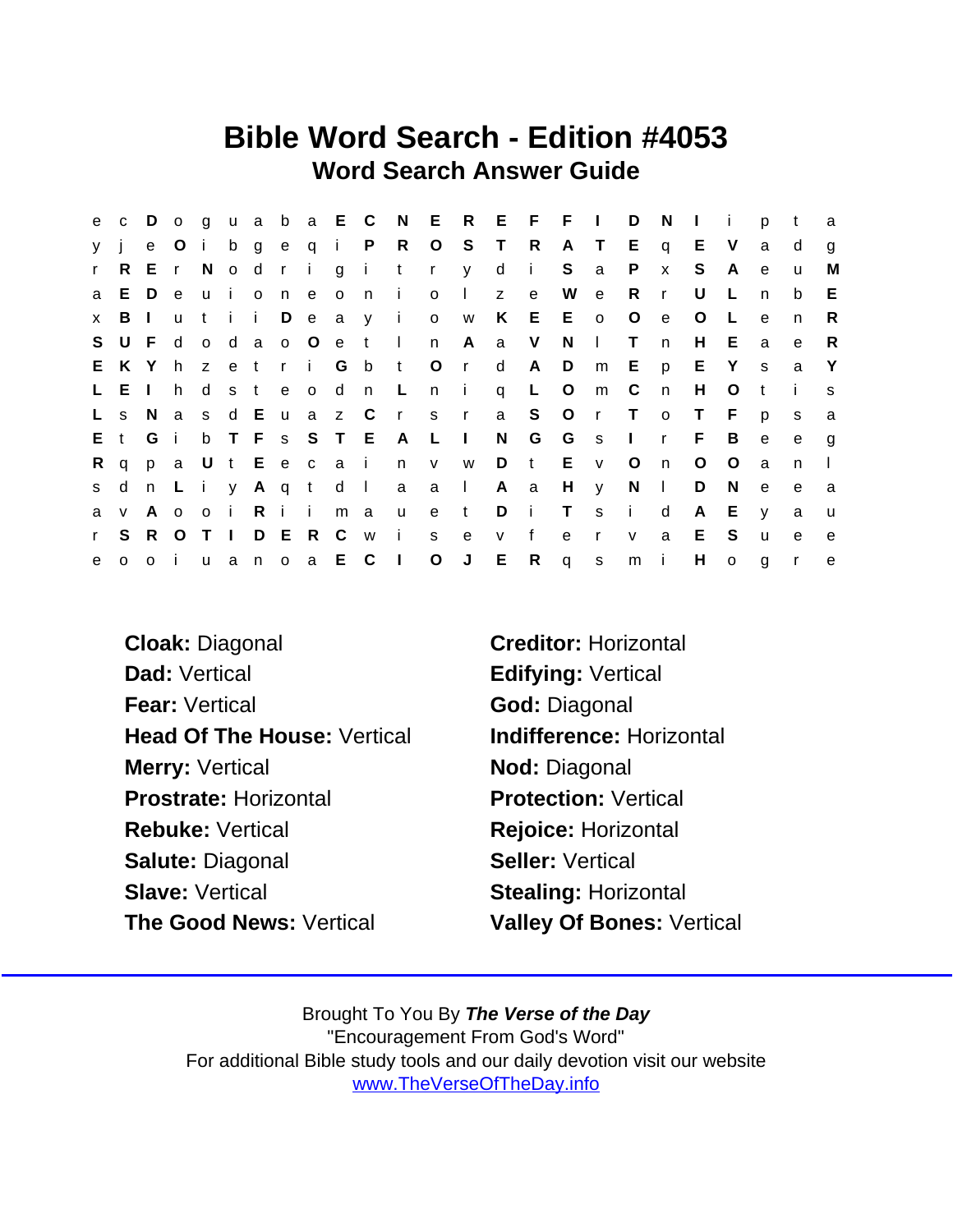# Bible Word Search - Edition #4053 Words Used And Their Definitions

## Cloak

An outer piece of clothing; In Jewish tradition, usually has tassels that symbolizes the Torah

#### **Creditor**

A person who is owed money

Dad

A man who has a child with a woman; A father

**Edifying** 

To give significant meaning

Fear

state of avoiding or not wanting to face something or someone.

God

His name in Hebrew is YHVH, often pronounced as Yahweh or Jehovah; Only deity worshiped by the Israelites; Main person of the Godhead in the Trinity

Head Of The House

A role of leadership, held by the oldest man in Hebrew society

**Indifference** 

Lack of interest in something

**Merry** Happy

Nod

The land east of Eden, where Cain went; Hebrew word for "wandering" (See Genesis 4:1-16)